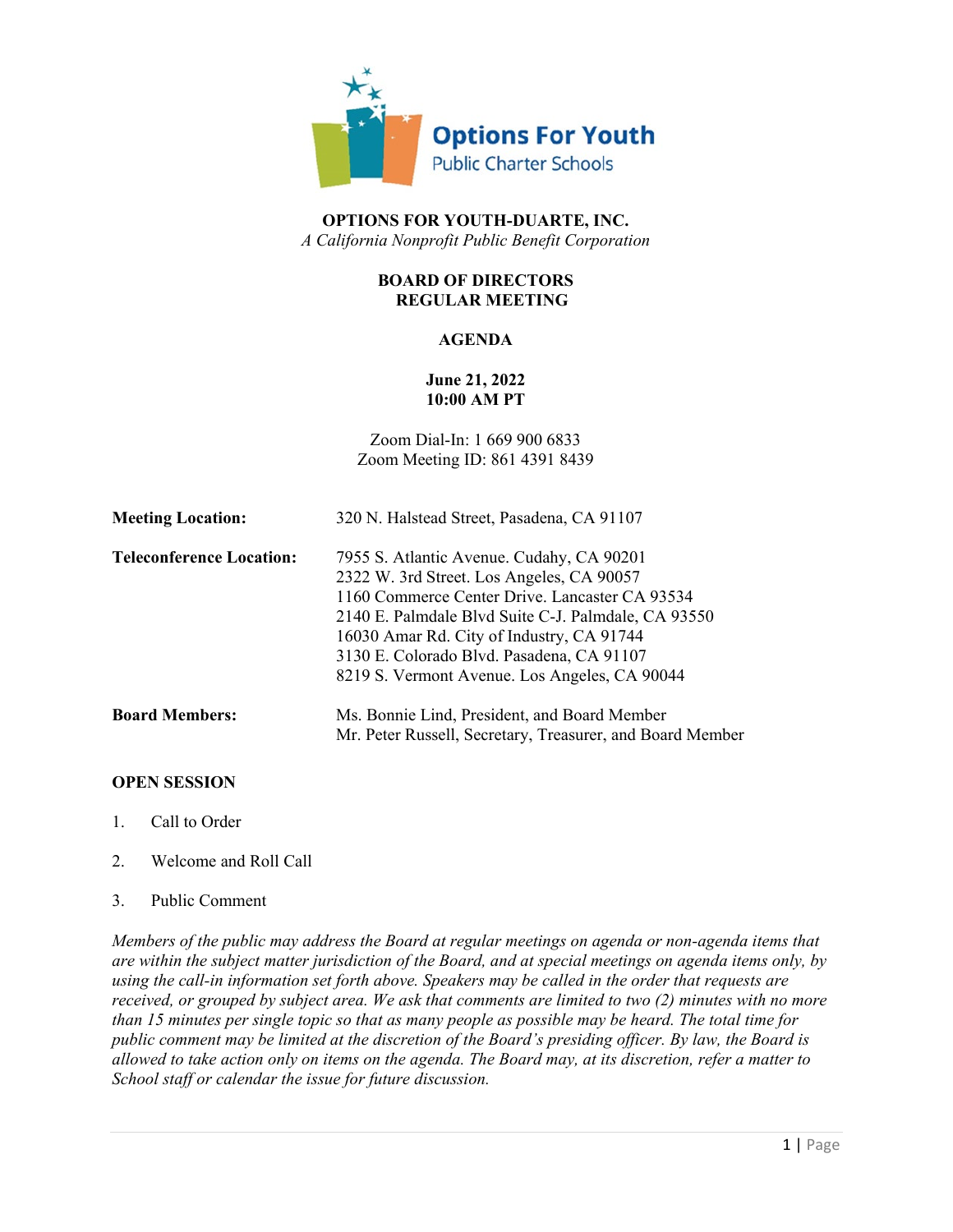- 4. Items for Information and/or Action
- 5. Announcement of Reasons for Closed Session

## **CLOSED SESSION**

- 6. CONFERENCE WITH LABOR NEGOTIATORS (Gov. Code section 54957.6.) Unrepresented employee: Principals
- 7. CONFERENCE WITH LEGAL COUNSEL—ANTICIPATED LITIGATION (Gov. Code section 54956.9(d)(2).): (1 matter).

#### **OPEN SESSION**

- 9. Public Report on Action Taken in Closed Session, if any.
- 10. Items for Information and/or Action

### **A. Approval of OFY-D Resolution 2122-13**

A.1 OFY-D Resolution 2122-13 Resolution Finding That the Proclamation State of Emergency Continues to Impact the Ability to Meet Safely in Person and Declaring That the Board of Directors of Options For Youth-Duarte, Inc. Will Continue to Meet Remotely in Order to Ensure the Health and Safety of Attendees (Res. 2122-13)

The Board will review and consider approval of the OFY-D Resolution 2122-13 Resolution Finding That the Proclamation State of Emergency Continues to Impact the Ability to Meet Safely in Person and Declaring That the Board of Directors of Options For Youth-Duarte, Inc. Will Continue to Meet Remotely in Order to Ensure the Health and Safety of Attendees (Res. 2122-13).

## **B. Consent Agenda**

*All items listed under Consent Agenda are considered by the Board to be routine and consistent with approved policies and practices of the Charter School. The Board will be asked to approve all of the Consent Agenda items by a single vote unless requested by a Board member to be discussed and considered for action separately.*

- B.1 OFY-D Report of Charter Services Agreements
- B.2 OFY-D Consent Log Including Principals' Time Off Requests, Credit Card Consent Log, and Additional Duties Timecards
- B.3 OFY-D Revised Title IX Policy and Grievance Procedure for Sexual Harassment & Title IX Website Statement
- B.4 OFY-D Revised Maintenance, Retention, and Destruction of Student Records Policy
- B.5 OFY-D Board Meeting Calendar for Fiscal Year 2022-2023

## **C. Information Item(s)**

C.1 OFY-D Charter Update The Board will receive the OFY-D Charter Update.

C.2 OFY-D Update on Action Taken Under the COVID-19 Resolution (1920-10)

The Board will receive the OFY-D Update on Action Taken Under the COVID-19 Resolution (1920-10).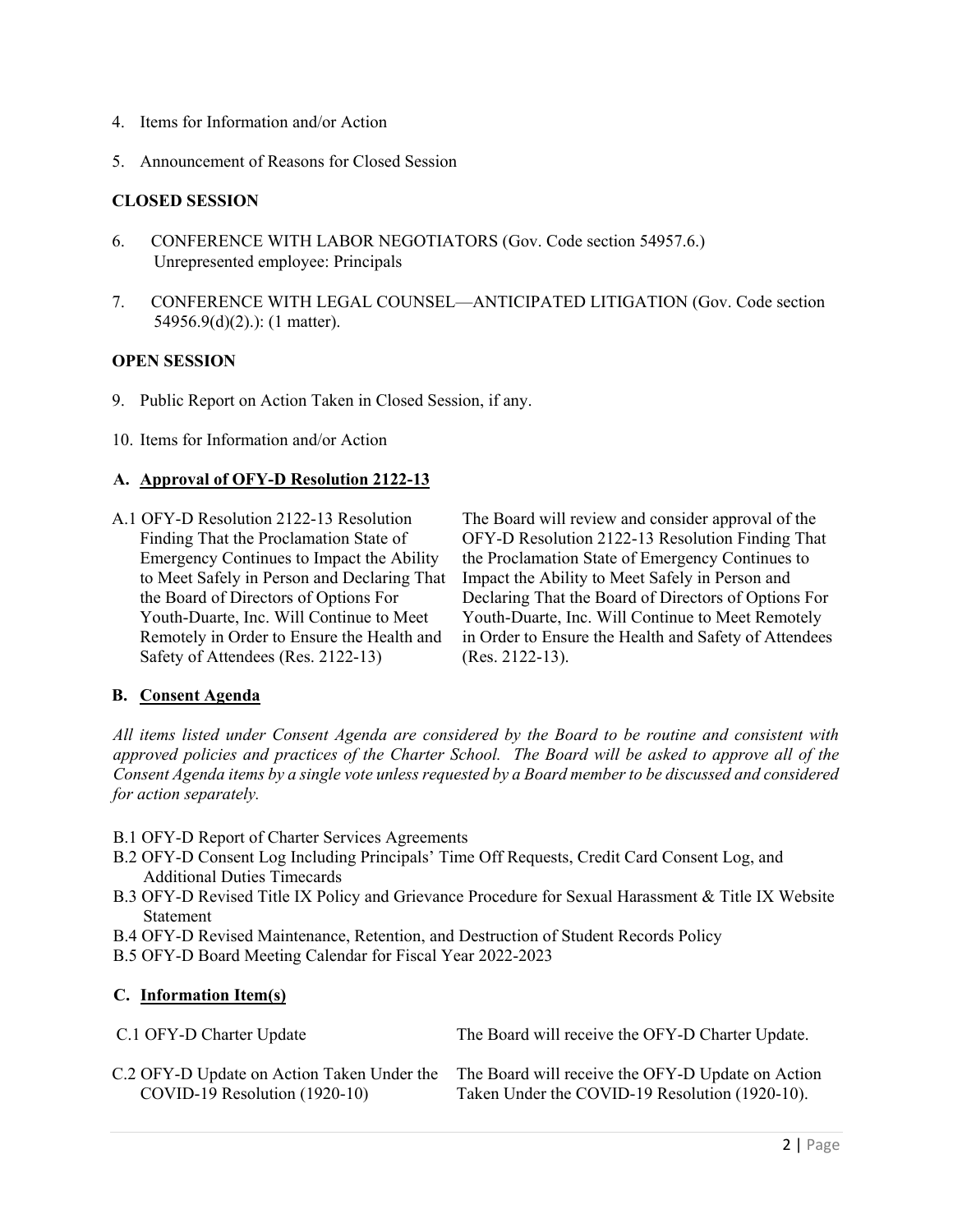- C.5 OFY-D Compensation Analysis and Market Range Adjustment for Staff for Fiscal Years 2022-2024
- 
- C.7 OFY-D Revised Mutual Agreement to Mediate and Arbitrate
- C.8 OFY-D Public Hearing on 2022-2023 Annual Update to Local Control and Accountability Plan (LCAP)

# **D. Action Item(s)**

- D.1 OFY-D 2022-2023 Local Control and Accountability Plan (LCAP) and Annual Update
- D.2 OFY-D IGOE Flexible Spending Account (FSA) and COBRA Administrative Services Agreement Renewal
- D.3 Options for Youth-Duarte, Inc. to Participate in the 9Dot 401K Plan and Trust
- D.4 OFY-D Sublease Agreement Between Options for Youth-Duarte, Inc., and OFL-Baldwin Park, Inc. for the North Long Beach Learning Center located at 6604- 6612 Cherry Ave., Long Beach, CA 90805
- D.5 OFY-D District Partnership Agreement Between Alliance College-Ready Public Schools and Options for Youth-Duarte, Inc.

C.3 OFY-D Fall 2022 Local Indicators The Board will receive the OFY-D Fall 2022 Local Indicators.

C.4 OFY-D Financial Update The Board will review the OFY-D Financial Update.

The Board will review the OFY-D Compensation Analysis and Market Range Adjustment for Staff for Fiscal Years 2022-2024.

C.6 OFY-D Employment Offer Letter The Board will review the OFY-D Employment Offer Letter.

> The Board will review the OFY-D Revised Mutual Agreement to Mediate and Arbitrate.

The Board will review and hold a public hearing to solicit the recommendations and comments of members of the public regarding the specific actions and expenditures proposed to be included in the annual update to the OFY-D Local Control and Accountability Plan (LCAP).

The Board will review and consider approval of the OFY-D 2022-2023 Local Control and Accountability Plan (LCAP) and Annual Update.

The Board will review and consider approval of the OFY-D IGOE Flexible Spending Account (FSA) and COBRA Administrative Services Agreement Renewal.

The Board will review and consider approval of the Options for Youth-Duarte, Inc. to Participate in the 9Dot 401K Plan and Trust, effective July 2, 2022.

The Board will review and consider approval of the OFY-D Sublease Agreement Between Options for Youth-Duarte, Inc., and OFL-Baldwin Park, Inc. for the following property:

• 6604-6612 Cherry Ave., Long Beach, CA 90805

The Board will review and consider approval and/or ratification of the OFY-D District Partnership Program Agreement Between Alliance College-Ready Public Schools and Options for Youth-Duarte, Inc.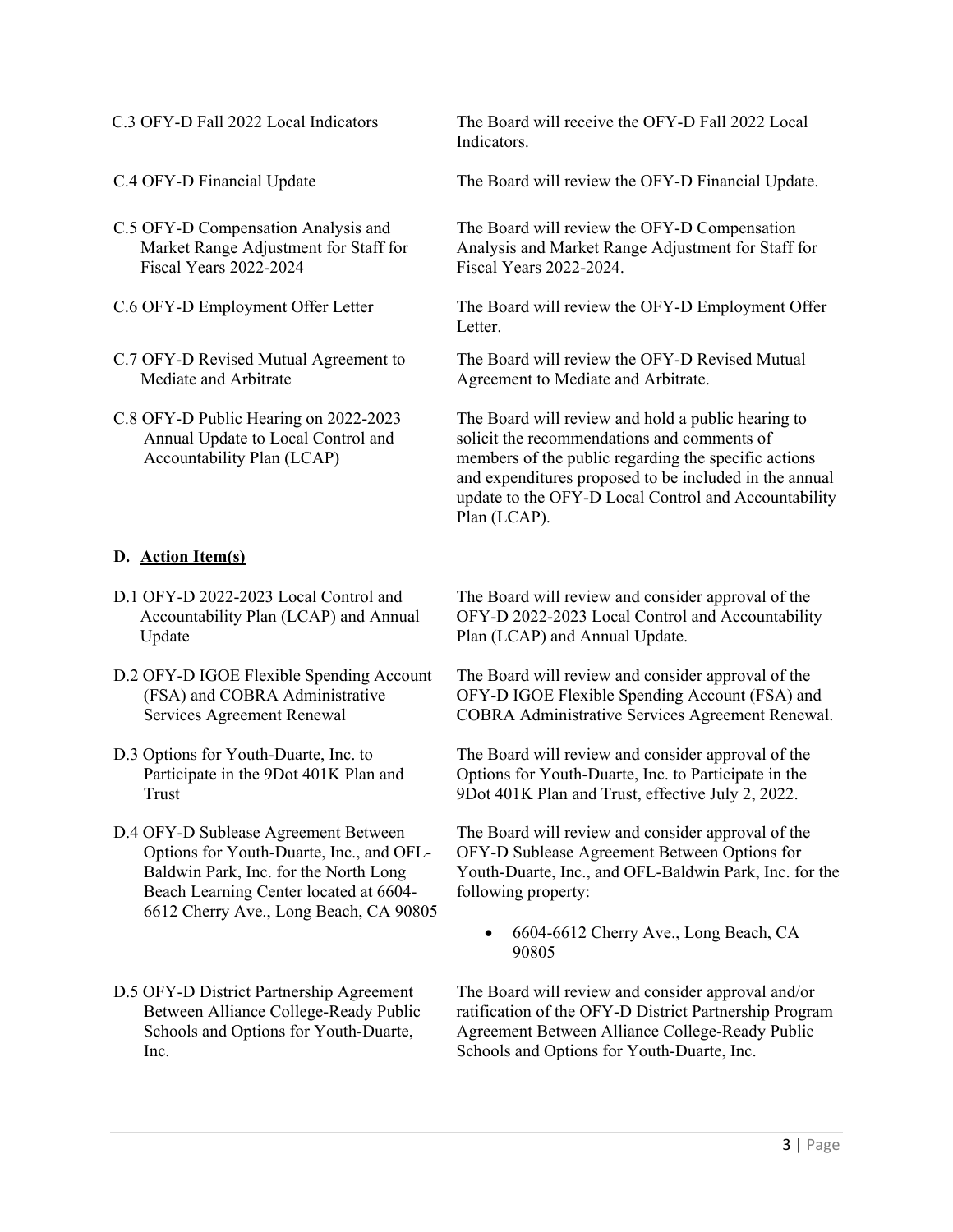- D.6 OFY-D Services Agreement Between Propel, A Charter Management Group, Inc. and Options for Youth-Duarte, Inc.
- D.7 OFY-D Revised Fiscal Policies and Procedures
- D.8 OFY-D Revised Authorized Signer Resolution (Res. 2122-14)
- 
- D.10 OFY-D Revised Independent Study Policy and Master Agreement
- D.11 OFY-D Student Handbook for Fiscal Year 2022-2023
- D.12 OFY-D Re-adjustments to Principal Assignments to OFY-D Learning Centers
- D.13 OFY-D Compensation Analysis and Market Range for Principals for Fiscal Years 2022-2024
- 

The Board will review and consider approval of the OFY-D Services Agreement Between Propel, A Charter Management Group, Inc. and Options for Youth-Duarte, Inc.

The Board will review and consider approval of the OFY-D Revised Fiscal Policies and Procedures.

The Board will review and consider approval of the OFY-D Revised Authorized Signer Resolution (Res. 2122-14).

D.9 OFY-D School Wellness Policy The Board will review and consider approval of the OFY-D School Wellness Policy.

> The Board will review and consider approval of the OFY-D Revised Independent Study Policy and Master Agreement.

> The Board will review and consider approval of the OFY-D Student Handbook for Fiscal Year 2022-2023.

> The current Principal of Options For Youth-Duarte, Inc. ("OFY-D"), who also oversees centers within OFL-Duarte, Inc. ("OFL-D") and OFL-Baldwin Park, Inc. ("OFL-BP"), is adjusting the scope of work and responsibilities at OFL-D and OFL-BP, and the Board will review and consider the adjustment of OFY-D Principal compensation and hours, as necessary.

> The Board will review and consider approval of the OFY-D Compensation Analysis and Market Range for Principals for Fiscal Year 2022-2024.

D.14 OFY-D Principal Compensation The Board will review and consider approval of a market rate adjustment to the OFY-D Principal's base pay.

D.15 OFY-D Principal Compensation The Board will review and consider approval of a market rate adjustment to the OFY-D Principal's base pay.

D.16 OFY-D Principal Compensation The Board will review and consider approval of a market rate adjustment to the OFY-D Principal's base pay.

D.17 OFY-D Principal Compensation The Board will review and consider approval of a market rate adjustment to the OFY-D Principal's base pay.